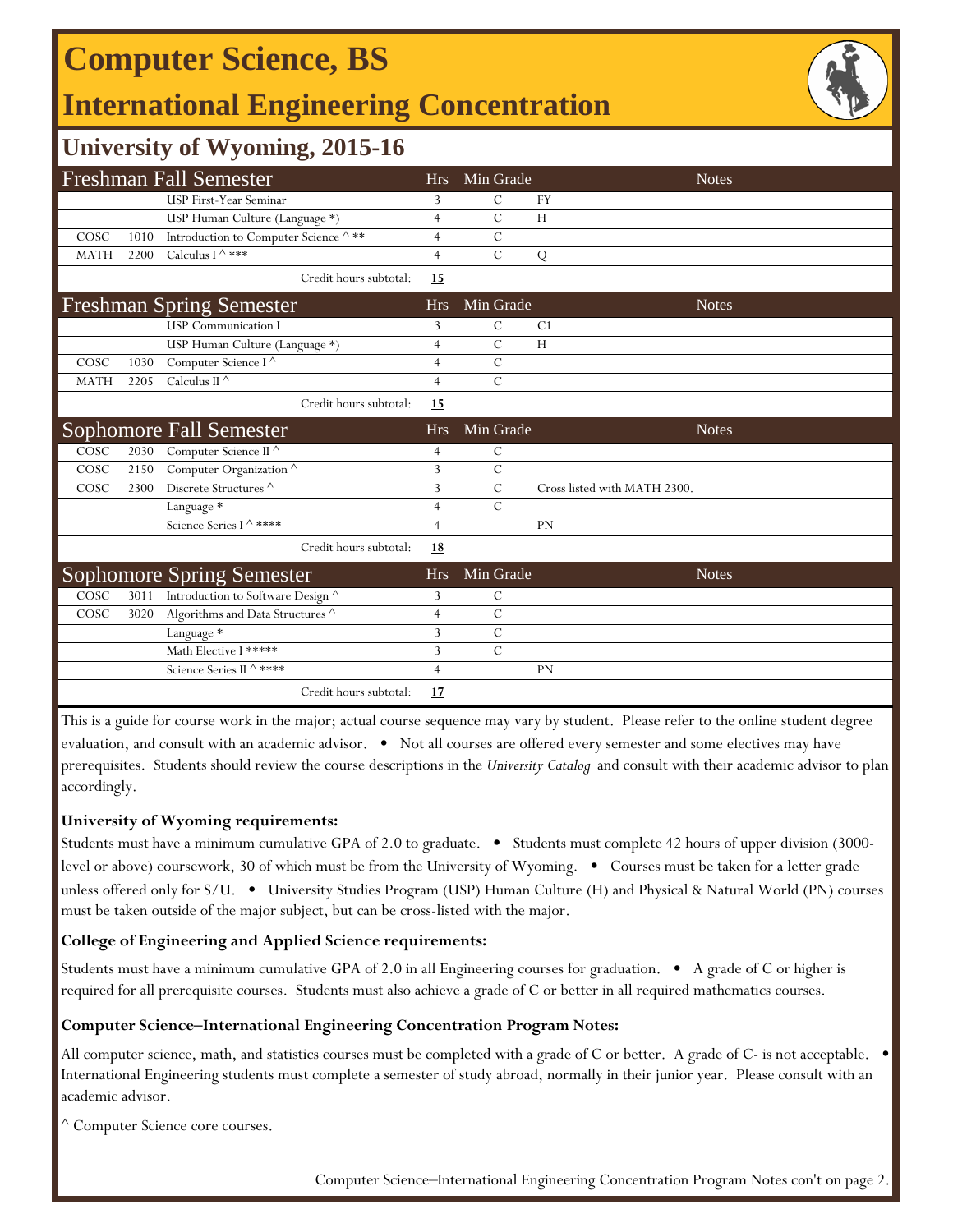# **Computer Science, BS International Engineering Concentration**



### **University of Wyoming, 2015-16**

|             |      | $  \cdot$ $\cdot$<br>Junior Fall Semester                     | <b>Hrs</b>      | Min Grade      | <b>Notes</b>                                                                                                                            |
|-------------|------|---------------------------------------------------------------|-----------------|----------------|-----------------------------------------------------------------------------------------------------------------------------------------|
|             |      | <b>USP</b> Communication II                                   | 3               | $\overline{C}$ | C <sub>2</sub>                                                                                                                          |
| COSC        | 3015 | Functional Programming                                        | 3               | C              |                                                                                                                                         |
| COSC        | 4740 | <b>Operating Systems Design</b>                               | $\overline{4}$  | $\mathcal{C}$  |                                                                                                                                         |
|             |      | Math Elective II *****                                        | 3               | $\mathcal{C}$  |                                                                                                                                         |
|             |      | Science Elective I ******                                     | $\overline{4}$  |                |                                                                                                                                         |
|             |      | Credit hours subtotal:                                        | 17              |                |                                                                                                                                         |
|             |      | <b>Junior Spring Semester</b>                                 | <b>Hrs</b>      | Min Grade      | <b>Notes</b>                                                                                                                            |
| COSC        | 3050 | Ethics for the Computer Professional                          | 1               | $\mathsf{C}$   |                                                                                                                                         |
|             |      | COSC Elective I *******                                       | 3               | $\overline{C}$ |                                                                                                                                         |
|             |      | COSC Elective II *******                                      | 3               | $\mathcal{C}$  |                                                                                                                                         |
|             |      | Science Elective II ******                                    | $\overline{4}$  | $\mathbf C$    |                                                                                                                                         |
|             |      | <b>Upper Division Elective I</b>                              | 3               |                |                                                                                                                                         |
|             |      | Credit hours subtotal:                                        | 14              |                |                                                                                                                                         |
|             |      | <b>Senior Fall Semester</b>                                   | <b>Hrs</b>      | Min Grade      | <b>Notes</b>                                                                                                                            |
|             |      | USP US & Wyoming Constitutions                                | 3               |                | V                                                                                                                                       |
| COSC        | 4950 | Senior Design I <sup><math>\wedge</math></sup>                | $\mathbf{1}$    | $\mathcal{C}$  |                                                                                                                                         |
| <b>STAT</b> | 4220 | <b>Basic Engineering Statistics</b>                           | 3               | $\mathcal{C}$  | Can substitute STAT 2010 (Statistical Concepts), STAT 2050 (Fund<br>of Statistics), or STAT 2070 (Intro Stats for the Social Sciences). |
|             |      |                                                               |                 |                | Choose from COSC 4760 (Computer Networks) or COSC 4820                                                                                  |
|             |      | Computer Science Systems Course                               | 3               | C              | (Database Systems).                                                                                                                     |
|             |      | Computer Science Theory Course                                | 3               | $\mathcal{C}$  | Choose from COSC 4100 (Foundations of Computing) or COSC<br>4200 (Computability & Complexity).                                          |
|             |      | Credit hours subtotal:                                        | <u>13</u>       |                |                                                                                                                                         |
|             |      |                                                               |                 | Min Grade      | Notes                                                                                                                                   |
|             |      | <b>Senior Spring Semester</b><br><b>USP</b> Communication III | <b>Hrs</b><br>3 | $\mathcal{C}$  | C <sub>3</sub>                                                                                                                          |
| COSC        | 4955 |                                                               | $\overline{2}$  | $\mathcal{C}$  |                                                                                                                                         |
|             |      | Senior Design II <sup><math>\wedge</math></sup>               |                 |                |                                                                                                                                         |
|             |      |                                                               |                 |                | Choose from COSC 4780 (Prin of Programming Language) or COSC                                                                            |
|             |      | Computer Science Programming Language                         | 3               | C              | 4785 (Compiler Construction).                                                                                                           |
|             |      | COSC Elective III *******                                     | 3               | $\mathsf{C}$   |                                                                                                                                         |
|             |      | COSC Elective IV *******                                      | 3               | $\mathcal{C}$  |                                                                                                                                         |
|             |      | <b>Upper Division Elective II</b>                             | 3               |                |                                                                                                                                         |
|             |      | Credit hours subtotal:                                        | 17              |                |                                                                                                                                         |
|             |      | <b>TOTAL CREDIT HOURS:</b>                                    | 126             |                |                                                                                                                                         |

#### **Computer Science‒International Engineering Concentration Program Notes con't:**

\* A **single language** must be taken for four (4) semesters or 15 hours to fulfill the foreign language requirement for the program.

• Students taking American Sign Language to fulfill the language requirement for the major will have to take other courses to fulfill the USP H requirements.

\*\* Requires MATH ACT  $\geq$  25, MATH SAT  $\geq$  600, Math Placement Exam  $\geq$  4, or  $\geq$  C in MATH 1400 within one year prior to the start of the course. (University standard)

\*\*\* Requires MATH ACT  $\geq$  27, MATH SAT  $\geq$  600, Math Placement Exam  $\geq$  5, or  $\geq$  C in MATH 1405 or 1450. (University standard)

Computer Science-International Engineering Concentration Program Notes con't on page 3.